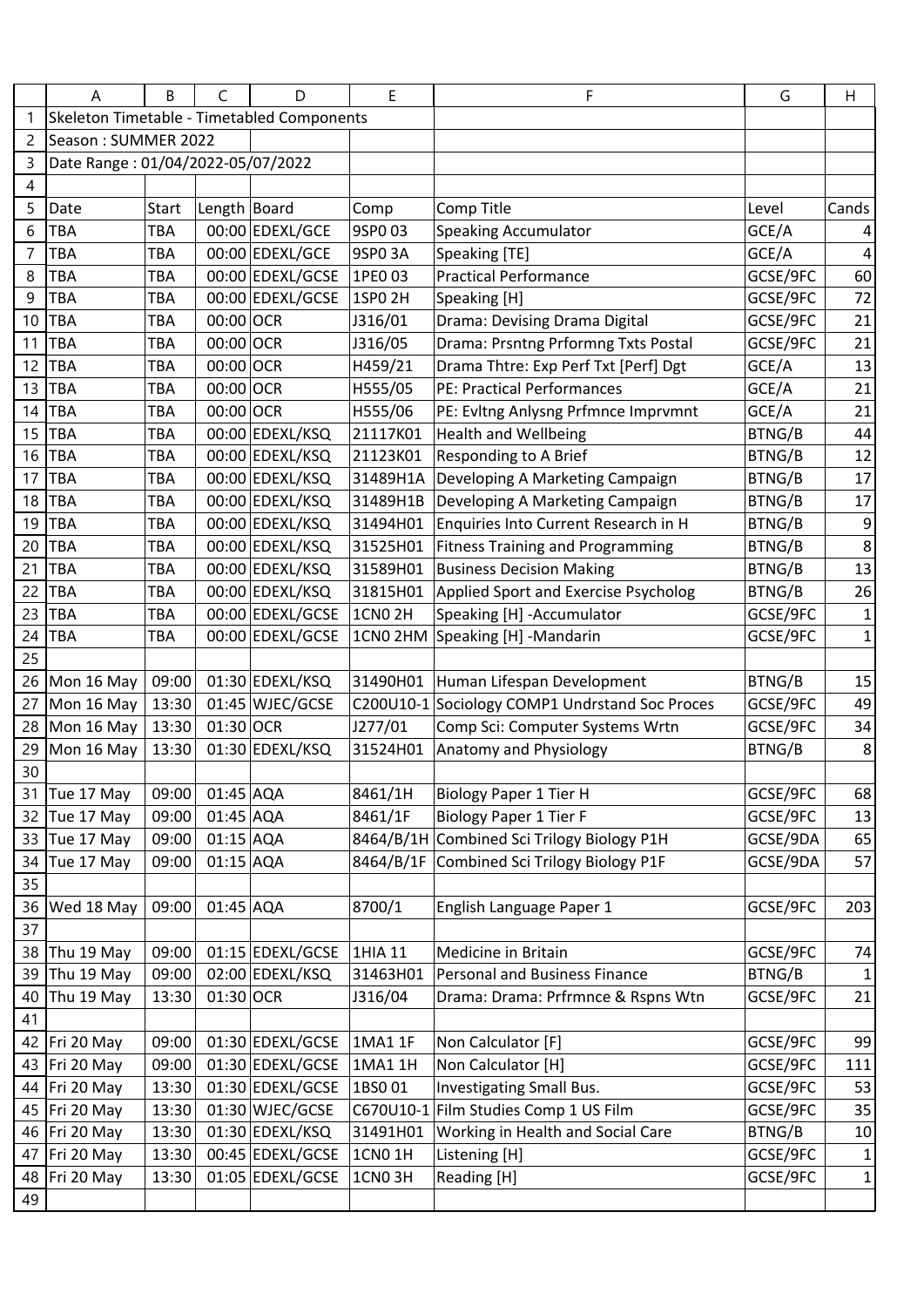|    | A          | B     | C         | D                | E                  | F                                              | G        | H                |
|----|------------|-------|-----------|------------------|--------------------|------------------------------------------------|----------|------------------|
| 50 | Mon 23 May | 09:00 | 02:00 AQA |                  | 7192/1             | Sociology ADV Paper 1                          | GCE/A    | 40               |
| 51 | Mon 23 May | 09:00 |           | 01:30 EDEXL/GCSE | 1GB001             | Global Geog. Issues                            | GCSE/9FC | 79               |
| 52 | Mon 23 May | 13:30 |           | 02:00 EDEXL/GCE  | 9EC0 01            | Markets & Bus.Behaviour                        | GCE/A    | 33               |
| 53 |            |       |           |                  |                    |                                                |          |                  |
| 54 | Tue 24 May | 09:00 | 02:00 AQA |                  | 7182/1             | Psychology ADV Paper 1                         | GCE/A    | 20               |
| 55 | Tue 24 May | 13:30 |           | 01:45 EDEXL/GCSE | 1PE0 01            | <b>Fitness and Body Systems</b>                | GCSE/9FC | 60               |
| 56 |            |       |           |                  |                    |                                                |          |                  |
| 57 | Wed 25 May | 09:00 | 02:30 AQA |                  | 7702/1             | English Language ADV Paper 1                   | GCE/A    | 16               |
| 58 | Wed 25 May | 09:00 | 00:50 AQA |                  | 8702/1M            | Eng Lit Paper 1-Modern Prose/Drama             | GCSE/9FC | 203              |
| 59 | Wed 25 May | 09:00 | 00:50 AQA |                  | 8702/1P            | Eng Lit Paper 1-Poetry Anthology               | GCSE/9FC | 203              |
| 60 | Wed 25 May | 13:30 |           | 02:00 EDEXL/GCE  | 9BS001             | Market People & Global BU                      | GCE/A    | 40               |
| 61 | Wed 25 May | 13:30 |           | 01:30 EDEXL/GCE  | 9FM001             | Core Pure Maths.1                              | GCE/A    | $\mathbf{1}$     |
| 62 |            |       |           |                  |                    |                                                |          |                  |
| 63 | Thu 26 May | 09:00 |           | 02:15 EDEXL/GCE  | 9HI0 1H            | <b>Britain Transformed</b>                     | GCE/A    | 22               |
| 64 | Thu 26 May | 09:00 |           | 00:45 EDEXL/GCSE | 1SP0 1H            | Listening [H]                                  | GCSE/9FC | 72               |
| 65 | Thu 26 May | 09:00 |           | 01:00 EDEXL/GCSE | 1SPO <sub>3H</sub> | Reading [H]                                    | GCSE/9FC | 72               |
| 66 | Thu 26 May | 13:30 | 02:00 AQA |                  | 7408/1             | Physics ADV Paper 1                            | GCE/A    | $\boldsymbol{9}$ |
| 67 | Thu 26 May | 13:30 | 02:00 OCR |                  | H555/01            | PE: Physigcl Fctr Afct Perf Wtn                | GCE/A    | 21               |
| 68 | Thu 26 May | 13:30 |           | 02:30 WJEC/GCE   | A670U10-1          | Film Studies COMP1 Varieties of Film           | GCE/A    | 12               |
| 69 |            |       |           |                  |                    |                                                |          |                  |
| 70 | Fri 27 May | 09:00 | 01:45 AQA |                  | 8462/1H            | Chemistry Paper 1 Tier H                       | GCSE/9FC | 57               |
| 71 | Fri 27 May | 09:00 | 01:45 AQA |                  | 8462/1F            | Chemistry Paper 1 Tier F                       | GCSE/9FC | 25               |
| 72 | Fri 27 May | 09:00 | 01:15 AQA |                  | 8464/C/1H          | Combined Sci Trilogy Chemistry P1H             | GCSE/9DA | 65               |
| 73 | Fri 27 May | 09:00 | 01:15 AQA |                  | 8464/C/1F          | Combined Sci Trilogy Chemistry P1F             | GCSE/9DA | 57               |
| 74 | Fri 27 May | 09:00 |           | 02:15 EDEXL/GCE  | 9GE0 01            | Paper One                                      | GCE/A    | 16               |
| 75 | Fri 27 May | 09:00 | 02:00 OCR |                  | H409/01            | Media Studies: Media Messages Wtn              | GCE/A    | 27               |
| 76 | Fri 27 May | 13:30 | 01:30 OCR |                  | J277/02            | Comp Sci: Comp Thnk Algrthm Prgrm Wtn          | GCSE/9FC | 34               |
| 77 |            |       |           |                  |                    |                                                |          |                  |
| 78 | Mon 06 Jun | 09:00 | 02:00 AQA |                  | 7162/1             | Law ADV Paper 1                                | GCE/A    | 17               |
| 79 | Mon 06 Jun | 09:00 |           | 02:30 WJEC/GCE   |                    | A670U20-1 Film Studies COMP2 Global Filmmaking | GCE/A    | 12               |
| 80 | Mon 06 Jun | 09:00 |           | 01:25 EDEXL/GCSE | <b>1CN04H</b>      | Writing [H]                                    | GCSE/9FC | $\mathbf{1}$     |
| 81 | Mon 06 Jun | 13:30 | 02:30 AQA |                  | 7702/2             | English Language ADV Paper 2                   | GCE/A    | 16               |
| 82 | Mon 06 Jun | 13:30 |           | 02:00 EDEXL/GCE  | 9EC0 02            | National & Global Economy                      | GCE/A    | 33               |
| 83 | Mon 06 Jun | 13:30 |           | 01:30 WJEC/GCSE  | C670U20-1          | Film Studies Comp 2 Global Film                | GCSE/9FC | 35               |
| 84 |            |       |           |                  |                    |                                                |          |                  |
| 85 | Tue 07 Jun | 09:00 | 03:00 AQA |                  | 7712/1             | English Literature A ADV P1                    | GCE/A    | 10               |
| 86 | Tue 07 Jun | 09:00 |           | 02:00 EDEXL/GCE  | 9SP0 01            | Listen Read. & Translation                     | GCE/A    | $\overline{a}$   |
| 87 | Tue 07 Jun | 09:00 |           | 01:30 EDEXL/GCSE | 1MA1 2F            | Calculator [F]                                 | GCSE/9FC | 99               |
| 88 | Tue 07 Jun | 09:00 |           | 01:30 EDEXL/GCSE | 1MA1 2H            | Calculator [H]                                 | GCSE/9FC | 111              |
| 89 | Tue 07 Jun | 13:30 | 02:00 AQA |                  | 7192/2             | Sociology ADV Paper 2                          | GCE/A    | 40               |
| 90 | Tue 07 Jun | 13:30 |           | 02:00 EDEXL/GCE  | 9MA0 01            | <b>Pure Mathematics 1</b>                      | GCE/A    | 19               |
| 91 | Tue 07 Jun | 13:30 |           | 01:30 EDEXL/GCSE | 1GB002             | <b>UK Geographical Issues</b>                  | GCSE/9FC | 79               |
| 92 |            |       |           |                  |                    |                                                |          |                  |
| 93 | Wed 08 Jun | 09:00 | 02:00 AQA |                  | 7182/2             | Psychology ADV Paper 2                         | GCE/A    | 20               |
| 94 | Wed 08 Jun | 09:00 | 01:45 AQA |                  | 8702/2             | Eng Lit Paper 2                                | GCSE/9FC | 203              |
| 95 | Wed 08 Jun | 13:30 |           | 01:30 EDEXL/GCE  | 9FM002             | Core Pure Maths.2                              | GCE/A    | $\mathbf{1}$     |
| 96 | Wed 08 Jun | 13:30 |           | 02:15 EDEXL/GCE  | 9GE0 02            | Paper Two                                      | GCE/A    | 16               |
| 97 | Wed 08 Jun | 13:30 | 02:00 OCR |                  | H409/02            | Media Studies: Evolving Media Wtn              | GCE/A    | 27               |
| 98 |            |       |           |                  |                    |                                                |          |                  |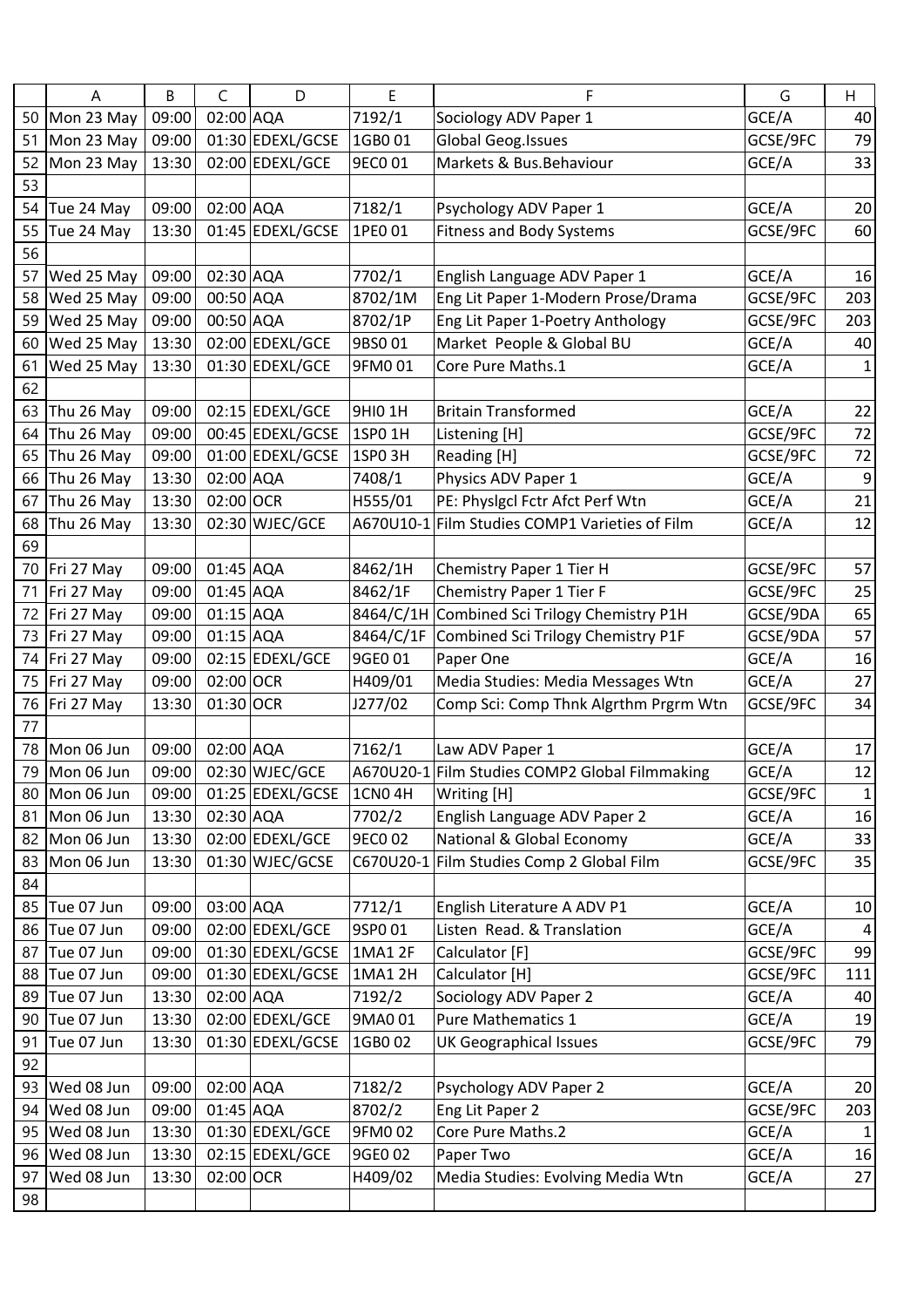|     | A              | В     | C           | D                | E              | F                                              | G        | H                       |
|-----|----------------|-------|-------------|------------------|----------------|------------------------------------------------|----------|-------------------------|
| 99  | Thu 09 Jun     | 09:00 |             | 02:00 EDEXL/GCE  | 9BS002         | Activs Decision & Strats.                      | GCE/A    | 40                      |
|     | 100 Thu 09 Jun | 09:00 |             | 01:20 EDEXL/GCSE | 1HIA 31        | Weimar & Nazi Germany                          | GCSE/9FC | 74                      |
|     | 101 Thu 09 Jun | 13:30 | 01:45 AQA   |                  | 8463/1H        | Physics Paper 1 Tier H                         | GCSE/9FC | 60                      |
|     | 102 Thu 09 Jun | 13:30 | 01:45 AQA   |                  | 8463/1F        | Physics Paper 1 Tier F                         | GCSE/9FC | 21                      |
|     | 103 Thu 09 Jun | 13:30 | 01:15 AQA   |                  | 8464/P/1H      | Combined Sci Trilogy Physics P1H               | GCSE/9DA | 65                      |
|     | 104 Thu 09 Jun | 13:30 | 01:15 AQA   |                  | 8464/P/1F      | Combined Sci Trilogy Physics P1F               | GCSE/9DA | 57                      |
|     | 105 Thu 09 Jun | 13:30 | 02:15 OCR   |                  | H420/01        | <b>Biology A: Biological Processes Wtn</b>     | GCE/A    | 16                      |
|     | 106 Thu 09 Jun | 13:30 | 02:15 OCR   |                  | H459/31        | Drama Thtre: Anlysng Prfrmnce Wtn              | GCE/A    | 13                      |
| 107 |                |       |             |                  |                |                                                |          |                         |
|     | 108 Fri 10 Jun | 09:00 | 01:45 AQA   |                  | 8700/2         | English Language Paper 2                       | GCSE/9FC | 203                     |
|     | 109 Fri 10 Jun | 09:00 |             | 01:30 EDEXL/GCE  | <b>9HIO 2H</b> | The Usa                                        | GCE/A    | 22                      |
|     | 110 Fri 10 Jun | 09:00 | 01:00 OCR   |                  | H555/02        | PE: Psychlgcl Fctr Afct Perf Wtn               | GCE/A    | 21                      |
|     | 111 Fri 10 Jun | 13:30 | 02:00 AQA   |                  | 7408/2         | Physics ADV Paper 2                            | GCE/A    | $\boldsymbol{9}$        |
|     | 112 Fri 10 Jun | 13:30 |             | 01:15 EDEXL/GCSE | 1PE0 02        | <b>Health and Performance</b>                  | GCSE/9FC | 60                      |
|     | 113 Fri 10 Jun | 13:30 |             | 01:45 WJEC/GCSE  |                | C200U20-1 Sociology COMP2 Undrstand Soc Struct | GCSE/9FC | 49                      |
| 114 |                |       |             |                  |                |                                                |          |                         |
|     | 115 Mon 13 Jun | 09:00 | 02:00 AQA   |                  | 7192/3         | Sociology ADV Paper 3                          | GCE/A    | 40                      |
|     | 116 Mon 13 Jun | 09:00 |             | 01:30 EDEXL/GCSE | 1MA1 3F        | Calculator [F]                                 | GCSE/9FC | 99                      |
|     | 117 Mon 13 Jun | 09:00 |             | 01:30 EDEXL/GCSE | 1MA1 3H        | Calculator [H]                                 | GCSE/9FC | 111                     |
|     | 118 Mon 13 Jun | 09:00 | $02:15$ OCR |                  | H432/01        | Chem A: Prdc Tble Elmnt Phy Chm Wtn            | GCE/A    | 10                      |
|     | 119 Mon 13 Jun | 13:30 | 02:00 AQA   |                  | 7162/2         | Law ADV Paper 2                                | GCE/A    | 17                      |
|     | 120 Mon 13 Jun | 13:30 |             | 02:00 EDEXL/GCE  | 9EC003         | Micro & Macro Economics                        | GCE/A    | 33                      |
| 121 | Mon 13 Jun     | 13:30 |             | 01:30 EDEXL/GCSE | 1BS002         | <b>Building A Business</b>                     | GCSE/9FC | 53                      |
| 122 |                |       |             |                  |                |                                                |          |                         |
|     | 123 Tue 14 Jun | 09:00 |             | 02:10 EDEXL/GCE  | 9MU003         | Appraising                                     | GCE/A    | $\overline{\mathbf{r}}$ |
|     | 124 Tue 14 Jun | 09:00 |             | 01:30 EDEXL/GCSE | 1GB003         | People & Environ.Issues                        | GCSE/9FC | 79                      |
|     | 125 Tue 14 Jun | 13:30 |             | 02:00 EDEXL/GCE  | 9MA0 02        | <b>Pure Mathematics 2</b>                      | GCE/A    | 19                      |
| 126 |                |       |             |                  |                |                                                |          |                         |
|     | 127 Wed 15 Jun | 09:00 | 01:45 AQA   |                  | 8461/2H        | <b>Biology Paper 2 Tier H</b>                  | GCSE/9FC | 68                      |
|     | 128 Wed 15 Jun | 09:00 | 01:45 AQA   |                  | 8461/2F        | <b>Biology Paper 2 Tier F</b>                  | GCSE/9FC | 13                      |
|     | 129 Wed 15 Jun | 09:00 | $01:15$ AQA |                  | 8464/B/2H      | Combined Sci Trilogy Biology P2H               | GCSE/9DA | 65                      |
|     | 130 Wed 15 Jun | 09:00 | 01:15 AQA   |                  | 8464/B/2F      | Combined Sci Trilogy Biology P2F               | GCSE/9DA | 57                      |
|     | 131 Wed 15 Jun | 13:30 |             | 01:30 EDEXL/GCE  | 9FM03A         | Further Pure Maths.1                           | GCE/A    | 1                       |
|     | 132 Wed 15 Jun | 13:30 |             | 01:30 EDEXL/KSQ  | 31813H01       | Sport and Exercise Physiology                  | BTNG/B   | 26                      |
| 133 |                |       |             |                  |                |                                                |          |                         |
|     | 134 Thu 16 Jun | 09:00 | 02:00 AQA   |                  | 7408/3/D       | Physics ADV P3 Sections A & B Opt D            | GCE/A    | $\boldsymbol{9}$        |
|     | 135 Thu 16 Jun | 09:00 | 02:00 AQA   |                  | 7182/3         | Psychology ADV Paper 3                         | GCE/A    | 20                      |
|     | 136 Thu 16 Jun | 09:00 |             | 00:55 EDEXL/GCSE | 1HIA B3        | Henry Viii Ministers                           | GCSE/9FC | 74                      |
|     | 137 Thu 16 Jun | 13:30 |             | 02:00 EDEXL/GCE  | 9BS003         | <b>Investigating Business</b>                  | GCE/A    | 40                      |
| 138 |                |       |             |                  |                |                                                |          |                         |
|     | 139 Fri 17 Jun | 09:00 |             | 02:40 EDEXL/GCE  | 9SP002         | Writ. Resp. Works & Trans                      | GCE/A    | $\overline{4}$          |
|     | 140 Fri 17 Jun | 09:00 |             | 01:20 EDEXL/GCSE | 1SP0 4H        | Writing [H]                                    | GCSE/9FC | 72                      |
|     | 141 Fri 17 Jun | 09:00 | 02:15 OCR   |                  | H420/02        | Biology A: Biological Diversity Wtn            | GCE/A    | 16                      |
|     | 142 Fri 17 Jun | 13:30 |             | 02:15 EDEXL/GCE  | 9GE0 03        | Paper Three                                    | GCE/A    | 16                      |
| 143 |                |       |             |                  |                |                                                |          |                         |
|     | 144 Mon 20 Jun | 09:00 | 01:45 AQA   |                  | 8462/2H        | Chemistry Paper 2 Tier H                       | GCSE/9FC | 57                      |
|     | 145 Mon 20 Jun | 09:00 | 01:45 AQA   |                  | 8462/2F        | Chemistry Paper 2 Tier F                       | GCSE/9FC | 25                      |
|     | 146 Mon 20 Jun | 09:00 | 01:15 AQA   |                  | 8464/C/2H      | Combined Sci Trilogy Chemistry P2H             | GCSE/9DA | 65                      |
|     | 147 Mon 20 Jun | 09:00 | 01:15 AQA   |                  | 8464/C/2F      | Combined Sci Trilogy Chemistry P2F             | GCSE/9DA | 57                      |